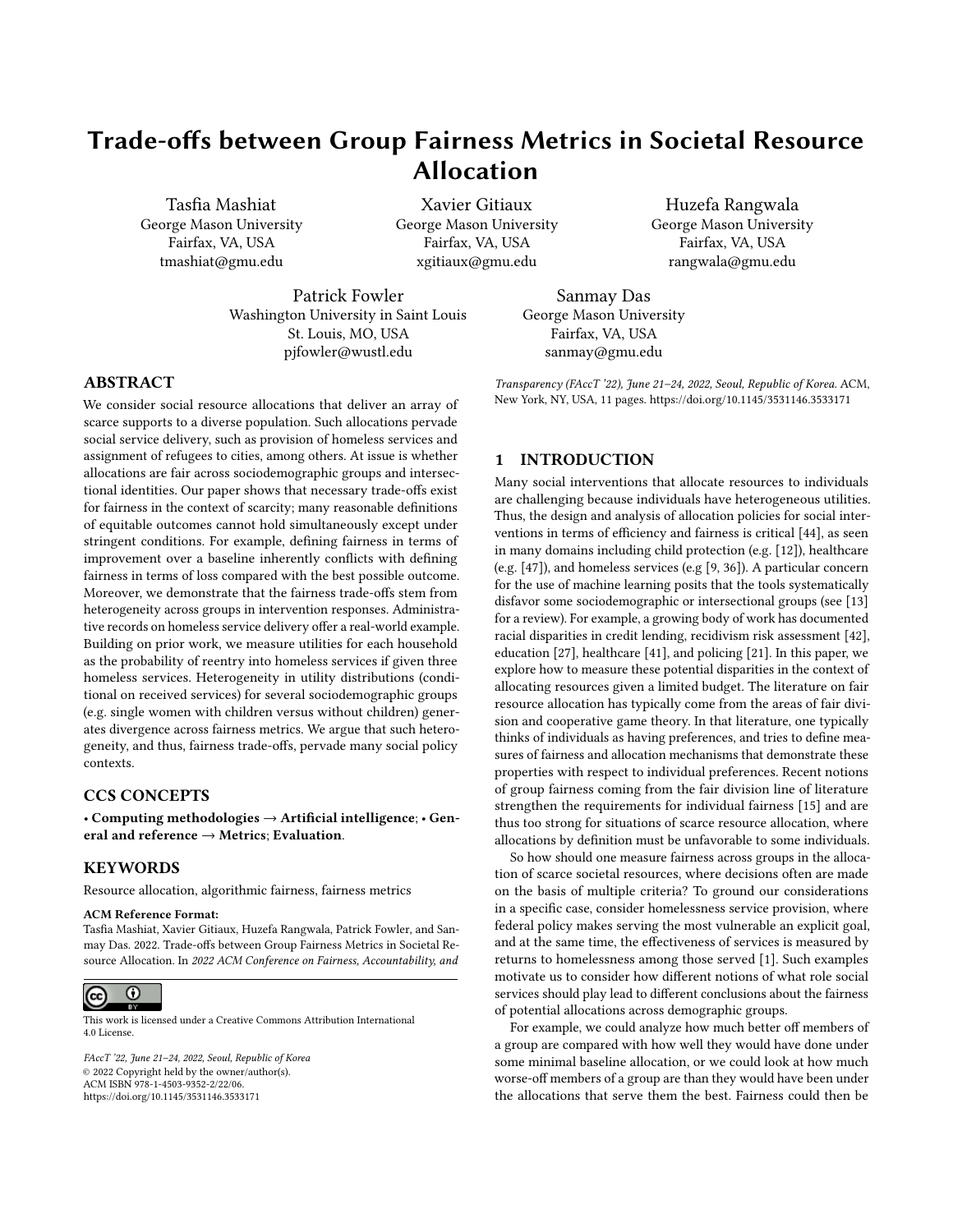FAccT '22, June 21-24, 2022, Seoul, Republic of Korea Tasfia Mashiat, Xavier Gitiaux, Huzefa Rangwala, Patrick Fowler, and Sanmay Das

defined as equitable performance of groups according to these measures, and indeed, the existing literature on fair allocation of both divisible and indivisible resources has looked at measures along both of directions, of improvement (or gain) and regret (or shortfall). Although both are reasonable definitions of a fair allocation, we consider two important factors that arise in many real-world problems. First, instead of the problem simply focusing on a set of identical resources that need to be allocated amongst agents, there is often a whole set of different interventions, each with capacity constraints (for example, different types of homelessness resources or different cities that refugees can be matched to). Second, individuals may respond heterogeneously to the different interventions (for example, homeless individuals with disabilities may benefit disproportionately from intensive housing supports, or refugees may assimilate and find jobs more easily in places where there is already a substantial population from their place of origin).

We show that when there is a multiplicity of possible services, and groups are heterogeneous in the distributions of utilities they receive from different services, it becomes impossible to satisfy simultaneously improvement and regret oriented definitions of group fairness. Even more dramatically, an allocation policy that appears to favor one group according to improvement fairness can favor another group according to regret fairness. The results yield insights on inherent trade-offs that policymakers face when attempting to achieve a fairness objective. How we measure improvement or regret also matters when assessing the fairness of an allocation policy. For example, we could measure improvement by the ratio of realized utility over baseline utility (a multiplicative measure); or by the difference between realized utility and baseline utility (an additive measure). Depending on the application, it is not always clear which of these additive or multiplicative normalizations makes more sense. We establish, in a stylized framework, that fairness in terms of additive normalization and fairness in terms of multiplicative normalization cannot hold simultaneously except when the distribution of individual responses to different allocations is similar across demographic groups.

These trade-offs are not theoretical corner-cases and have substantive implications for social policy. We use administrative data from a regional homeless system to explore the fairness of a capacitated assignment of community-based services that address housing needs. Services include transitional housing, rapid rehousing, and emergency shelter; three programs that vary in intensity and availability. We measure the utility of a service to a household as the probability estimated in prior work by [\[36\]](#page-10-5) that the household would make a successful exit from homelessness given the delivery of that service. We first document significant differences in utility distributions across different groups (e.g., disabled versus not disabled households, families with children versus households without children, single females with versus without children). We then confirm our theoretical results that the differences in utility distributions across groups generate trade-offs when assessing the fairness of an allocation. For example, we consider the original allocation as recorded in the administrative data and we find that improvement and regret disagree on whether the policy favors households with or without children, as well as other groups.

In addition to contributing to our understanding of how the definition and measurement of fairness is affected by heterogeneity in how members of different groups may respond to interventions, these findings can inform practice in homeless and social services that allocate scarce resources across diverse populations. Policies frequently attempt to maximize public welfare by targeting available supports towards heterogeneous groups based on competing notions of fairness (e.g., vulnerability, efficiency, equality). Understanding the fairness trade-offs and measurement sensitivity allows for more intentional policy-making and better evaluation.

### 2 RELATED WORK

#### 2.1 Group Fairness

Prior research has led to many definitions of fairness to compare algorithmic outcomes across demographic groups. Popular definitions include statistical parity [\[19\]](#page-10-13), equalized odds and opportunity [\[28\]](#page-10-14). However, these definitions only apply to binary settings and implicitly assume that the utility of an individual is equal to one when the algorithm's outcome is one and equal to zero otherwise. Few papers consider more general definitions of utilities [\[29\]](#page-10-15). In this paper, we argue as in [\[32\]](#page-10-16) that in many societal applications of machine learning, utilities are heterogeneous across individuals and that this heterogeneity could be systematic across demographic groups.

The fair division literature offers a framework to compare utilities across individuals. Envy-freeness, proportionality or equitability [\[10\]](#page-10-17) are common utility-based definitions of a fair allocation of goods. The literature strengthens these notions of fairness to control for envy-freeness to arbitrary segments of the population [\[6,](#page-10-18) [15\]](#page-10-11). In this paper, we focus on notions of group equitability that vary by their normalization, but leaves it for future research to explore the role of normalization on group envy-freeness.

A standard assumption in the fair division literature is that utilities, although heterogeneous, are unit-normalized [\[5\]](#page-10-19). The rationale for unit-normalization is that it allows one to make more reasonable interpersonal comparisons of utility by converting all utilities to a common scale. Unit-normalization implies that the maximum utility gain is equal to one for all individuals [\[5\]](#page-10-19). Our notions of shortfall or regret rely on a similar assumption, which is reasonable in many settings (e.g. voting [\[8\]](#page-10-20)). However, we argue that other reasonable choices of normalization are possible and more relevant in different types of allocation problems. For example, in the case of homeless services delivery, a policymaker would want to account for the fact that families with children have on average more to gain from rapid rehousing programs [\[43\]](#page-10-21). In this case, our measures of improvement and gain, which normalize by comparison with the worst utility that an individual can expect from an allocation, are also reasonable notions of fairness. This paper relates closely to the work of [\[32\]](#page-10-16), who introduce utility-based notions of group fairness for classification problems. However, they assume away the need to normalize utilities to a similar scale / support. One of our contributions is to show that different normalization approaches can lead to conflicting assessments of the fairness of an allocation policy.

#### 2.2 Impossibility Results

The binary outcome setting admits some fundamental impossibility results [\[11,](#page-10-22) [35\]](#page-10-23). Except under very restrictive conditions, it is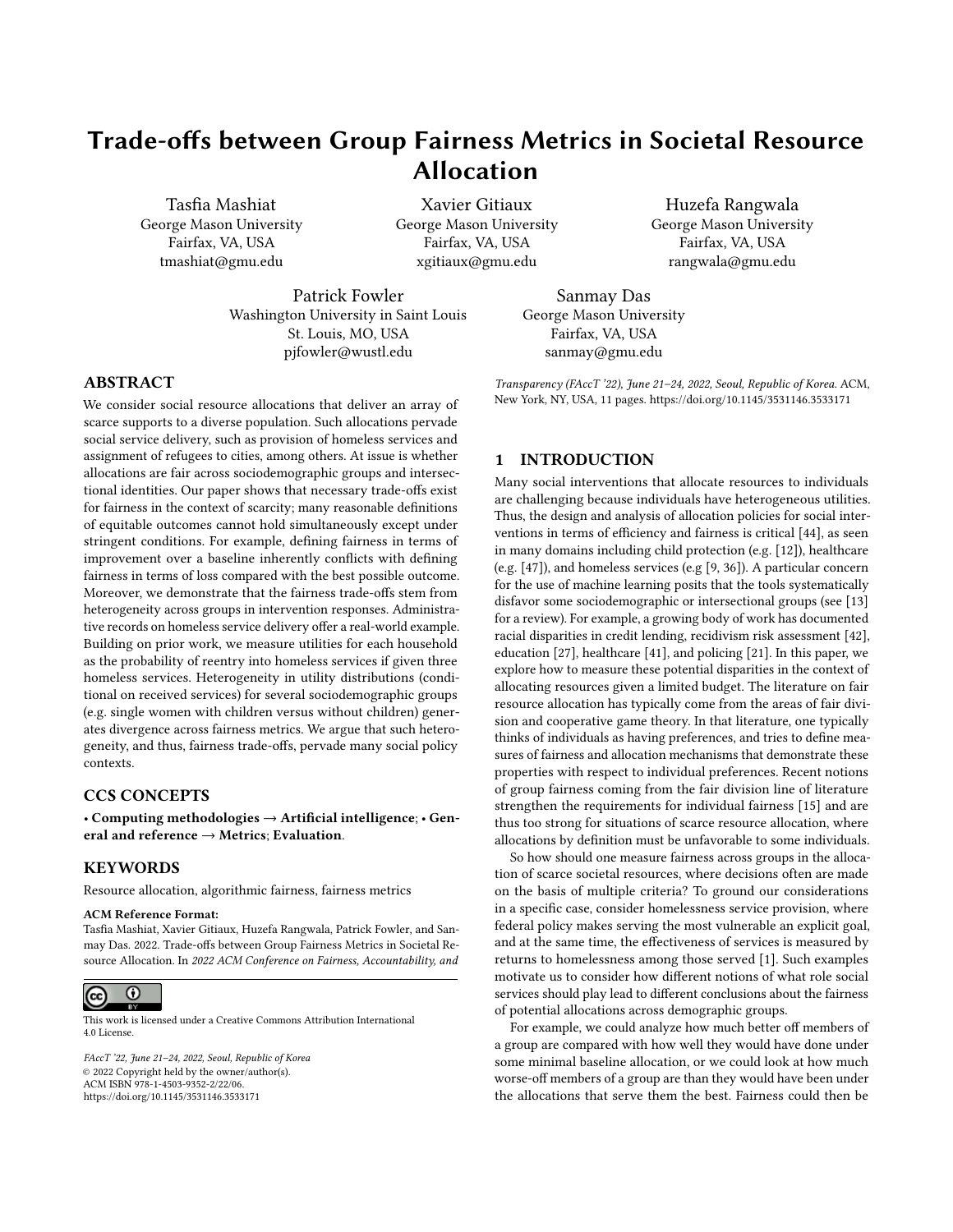impossible for a classi er to simultaneously equalize false positive rates and false negative rates across groups and also guarantee thatresults hold for intersectional groups. We denote by the number predictions are calibrated within each group. Kleinberg et [\[35](#page-10-23)]

show that the impossibility emerges whenever demographic groups dier systematically in the distribution of features used by the classier as inputs. In this paper, we demonstrate new impossibility result[s in](#page-10-23) the case of utility-based notions of fairness. As  $\frac{1}{2}$ , we obtain a paradox where fairness guarantees that seem to share the programs might vary among individual $\mathbf{s}^{\min}$  could potentially same objective that the allocation of resources will be as e ective for all demographic groups are nonetheless incompatible.

Our results on the incompatibility of di erent fairness principles is also re[m](#page-10-24)iniscent of Arrow's impossibility theorem 8. In the presence of heterogeneous preferences, there is no way to aggregate individual preferences into a social welfare function that would satisfy unanimity, non-dictatorship and informational parsimony. The theory of fair allocation  $25, 46$  that selects a subset of policies on basis of their fairness and e ciency obtains possibility results by relaxing informational parsimony  $24$ . However, in this paper, we show that we cannot avoid negative results when notions of fairness based on di erent normalizations have to hold simultaneously.

# 2.3 Algorithmic Allocation of Societal Resources

There has been recent interest in the speci c setting where scarce resources that are collective or societal are algorithmically allocated by a centralized institution to individual members of society (see [17] for a recent review). The design of algorithmic approaches has typically focused on increasing the e ciency of social interventions, including kidney exchange [7, 45], housing assistance [6, 38], HIV awareness campaigns $T$  and refugee resettlement  $\beta$ . In this paper, we investigate how to assess the fairness of resulting allocations. Empirically, we nd evidence of our impossibility results in the context of capacitated one-sided matching, which involve a set of services with xed capacities, a set of agents with heterogeneous preference orderings (see e. 38] for an application to the house allocation problem) and a social worker that assigns a service to each agent.

# 3 INHERENT FAIRNESS TRADE-OFFS IN RESOURCE ALLOCATION

In this section we describe our theoretical framework, rst de ning the problems we are concerned with, and then outlining both general and illustrative results on inherent group fairness trade-o s in the allocation of scarce resources.

# 3.1 Setting

We consideK services, with maximum capaciti**e**s for k 2 f 1; :::;Kg, andN individualsi =  $1$ ; :::;N.<sup>1</sup> We can thus describe individuals by their utility vector  $u = {}^{1}u_{1}; \dots; u_{K}$ <sup>o</sup> over each programk and their sensitive attributes 2 S. S describes the set of groups for which we want to study the fairness of service allocation. For ease of exposition, we assume that group characteristics are binary and  $S = f0$ ; 1g; however, our results readily extend to more complex

de nitions of groups, and the empirical section will show that our of individuals with sensitive attributes =  $0$ ; 1.

For each individualu, we denote by min the utility derived from receiving the least bene cial program $\mathbf{u}^{\min} = \min \mathbf{u}_k$  jk = 1; ::;Kg. We denote by max the utility derived from receiving the most bene cial program $\texttt{u}^{\textsf{max}}$  = maxfu<sub>k</sub> jk = 1; ::;Kg. Best and worst characterize a do nothing option, i.e. the individuals' utility without the intervention. We assume that is drawn from a joint distribution G<sub>s</sub>1uº over R<sup>K</sup> that depends on the valu**s**of the sensitive attribute. We denote the random utility vectdu.

An allocation policya :  $R^{K}$  ! f  $\;$  0; 1g<sup>K</sup> assigns each individual with utility u to a programk if and only if  $a_k$ <sup>1</sup>u° $\in$  1. We assume that individuals are assigned to only one program $K = 1$ , we assume the individuals are assigned to only one program $K = 1$ , We denote bya:u the inner product between the policy assignment and the individual utility:  $au = \frac{K}{k-1} a_k^1 u^0 u_k$ . GivenN individualsi with utility u<sub>i</sub>, the allocation is feasible if and only if for all programs with durity  $u_i$ , the anocation is reasible if and only frior an program<br>k,  $\sum_{i=1}^{N} a_k u_i^{\dagger}$   $\alpha_k$  (the maximum capacity for the th service).

### 3.2 Fairness, Baselines, and Normalization

In this section, we consider four notions of fairness to compare the average realized utility between groups: improvement, regret, shortfall, and gain. The de nitions di er along two dimensions (1) how they normalize individual utility (additive or multiplicative), and (2) which baselines they compare individual realized utility to (worst case or best case).

The improvement and gain metrics use as a baseline the minimal or worst utility that an individual can expect from any service they receive. To be fair, the de nitions say that the average increase in utility relative to the least bene cial intervention should be equal across groups. They di er in how they normalize realized utility relative to the baseline; improvement uses an additive normalization, while gain uses a multiplicative normalization.

Definition 1. Improvement fairness. An allocation policya satis es fair improvement if and only if<br>  $\ddot{a}$ 

$$
E \frac{1}{N_0} \sum_{i; s=0}^{\tilde{O}} a_i u_i u_i^{min_0} = E \frac{1}{N_1} \sum_{i; s=1}^{\tilde{O}} a_i u_i u_i^{min_0} ; \quad (1)
$$

where the expectation is taken over samples disiter the group with sensitive attribute =  $0$ : 1.

Definition 2. Gain fairness. An allocation policya satis es fair gain if and only if "  $^{\prime}$ 

$$
E \frac{1}{N_0} \sum_{i;s=0}^{r} a \frac{u_i}{u_i^{min}} = E \frac{1}{N_1} \sum_{i;s=1}^{r} a \frac{u_i}{u_i^{min}} = (2)
$$

We denote by  $1^1a^0$  the dierence in improvement between groups:

$$
11a^{0} = E \frac{1}{N_{1}} \frac{\ddot{O}}{i_{1} s_{1}} \text{ a:}^{1} u_{i} \quad u_{i}^{min_{0}} \quad E \frac{1}{N_{0}} \frac{\ddot{O}}{i_{1} s_{1}} \text{ a:}^{1} u_{i} \quad u_{i}^{min_{0}} \tag{3}
$$

If  $1^2a^0$  is positive, the policya favors group1; if  $1^2a^0$  is negative, the policy favors group. We de ne similarly di erences in gain as  $G<sup>1</sup>a<sup>0</sup>$ .

<sup>&</sup>lt;sup>1</sup>We follow the convention of denoting vectors in bold type and random variables with capital letters.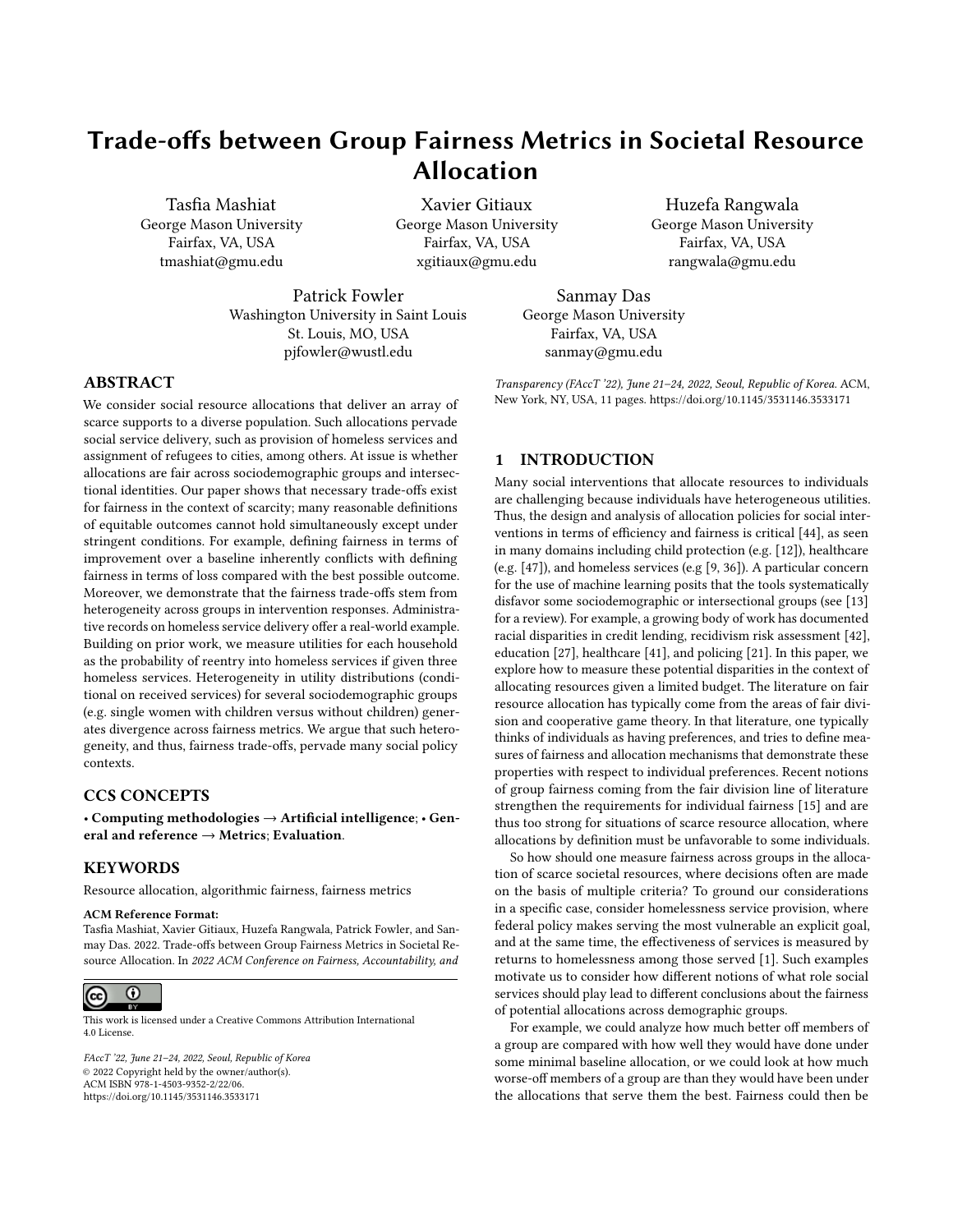Regret fairness and shortfall benchmark the realized utility in comparison to the best outcome individuals can hope for from any service (as such they are related to the classical denition of equitability in fair division, albeit with dierences in normalization).

Both fairness notions are satis ed when the average loss of utility compared to receiving the most benecial program is equalized across groups.

Definition 3. Regret fairness. An allocation policy satis es regret fairness if and only if " #  $\mu$ 

$$
E \frac{1}{N_0} \sum_{i; s=0}^{\tilde{O}} a^1 u_i^{max} \quad u_i^{\circ} = E \frac{1}{N_1} \sum_{i; s=1}^{\tilde{O}} a^1 u_i^{max} \quad u_i^{\circ} : \quad (4)
$$

Definition 4. Shortfall. An allocation policy satis es shortfall if and only if "  $\overline{u}$ 

$$
E \frac{1}{N_0} \frac{\tilde{O}}{I_{1; s=0}} a \cdot \frac{u_i}{u_i^{\text{max}}} + E \frac{1}{N_1} \frac{\tilde{O}}{I_{1; s=1}} a \cdot \frac{u_i}{u_i^{\text{max}}} + \tag{5}
$$

Like dierences in improvement or in gain, we denote dierences in shortfall and regret as  $S^1a^0$  and  $R^1a^0$ , respectively. Note that

 $R^1a^0$  0 means that the policy a favors groupS = 0 over group S = 1 for regret fairness. All four de nitions represent reasonable and desirable properties of a fair allocation. However, the following results show that a decision-maker faces trade-o s when choosing which fairness notion to target. Not only might the notions not be satis ed simultaneously, it is possible to generate explicitly contradictory conclusions across the relatively similar fairness metrics regarding which group is under-served.

#### 3.3 Improvement versus Regret

Our rst result shows that improvement and regret fairness cannot be satis ed simultaneously, unless we impose strong restrictions on how groups di er. Consider two random variables<sup>max</sup> and U<sup>min</sup> de ned on individual most and least bene cial utility. The maximum individual utility gain that can be delivered by a service is then a random variable  $U = U^{max}$  U<sup>min</sup>.

Theorem 1. If an allocation policy satis es both improvement and regret fairness then the average maximum utility gainmust be equal across groups:  $U/S = 0\frac{1}{4}$  E»  $U/S = 1\frac{1}{4}$  Moreover,  $I^1a^0 + R^1a^0 = E^* U$  U  $S = 1/4$  E  $^*$  U  $S = 0/4$ .

Proof. The proof is based on the following identities:<br>  $\frac{2}{\pi}$ 

$$
11a^{0} = E \frac{1}{N_{1}} \frac{\dot{O}}{1_{1;S=1}} a_{1}u^{0.1}u_{i} \quad u_{i}^{max} + u_{i}^{0}
$$
  
\n
$$
E \frac{1}{N_{0}} \frac{\dot{O}}{1_{1;S=0}} a_{1}u^{0.1}u_{i} \quad u_{i}^{max} + u_{i}^{0}
$$
  
\n
$$
= E \frac{1}{N_{1}} \frac{\ddot{O}}{1_{1;S=1}} \frac{\ddot{O}}{1_{1;S=1}} \frac{\ddot{O}}{1_{1;S=1}} \frac{\ddot{O}}{1_{1}} \frac{\ddot{O}}{1_{1;S=0}} \frac{\ddot{O}}{1_{1}} \frac{\ddot{O}}{1_{1;S=0}} \frac{\ddot{O}}{1_{1}} \frac{\ddot{O}}{1_{1;S=0}} \frac{\ddot{O}}{1_{1}} \frac{\ddot{O}}{1_{1;S=0}} \frac{\ddot{O}}{1_{1}} \frac{\ddot{O}}{1_{1;S=0}} \frac{\ddot{O}}{1_{1}} \frac{\ddot{O}}{1_{1;S=0}} \frac{\ddot{O}}{1_{1}} \frac{\ddot{O}}{1_{1;S=0}} \frac{\ddot{O}}{1_{1}} \frac{\ddot{O}}{1_{1;S=0}} \frac{\ddot{O}}{1_{1}} \frac{\ddot{O}}{1_{1;S=0}} \frac{\ddot{O}}{1_{1}} \frac{\dot{O}}{1_{1;S=0}} \frac{\ddot{O}}{1_{1}} \frac{\dot{O}}{1_{1}} \frac{\dot{O}}{1_{1}} \frac{\dot{O}}{1_{1}} \frac{\dot{O}}{1_{1}} \frac{\dot{O}}{1_{1}} \frac{\dot{O}}{1_{1}} \frac{\dot{O}}{1_{1}} \frac{\dot{O}}{1_{1}} \frac{\dot{O}}{1_{1}} \frac{\dot{O}}{1_{1}} \frac{\dot{O}}{1_{1}} \frac{\dot{O}}{1_{1}} \frac{\dot{O}}{1_{1}} \frac{\dot{O}}{1_{1}} \frac{\dot{O}}{1_{1}} \frac{\dot{O}}{1_{1}} \frac{\dot{O}}{1_{1}} \frac{\dot{O}}{1_{1}} \frac{\dot{O}}{1_{1}} \frac{\dot{O}}{1_{1}} \frac
$$

where the last equality comes from the fact that  $k=1$  a<sub>k</sub>  $1u^{\circ} = 1$  for all u. Therefore, if  $1^1a^0 = 0$  and  $R^1a^0 = 0$ , then  $E^*$  U<sub>j</sub>S =  $0 \nleq$ E»  $U$ j $S = 1\frac{1}{4}$ 

The result in Theorem 1 implies that regardless of the allocation policy, for both improvement and regret fairness to hold it is necessary that groups would gain on average similarly if they were always allocated their most bene cial intervention. Thus, a tradeo exists when de ning what a fair assignment should look like: for example, a policy satisfying improvement fairness would always violate regret fairness unless»  $U/S = 0$ ¼= E»  $U/S = 1$ ¼ Since

 $1^1a^0$  + R<sup>1</sup>a<sup>0</sup> = E» UjS = 1¼ E» UjS = 0¼ the closer a policy is to satisfying improvement fairness, the worse its regret fairness, and vice-versa. A follow up question is whether improvement and regret fairness tell a di erent story about the fairness of an allocation policy a. The next result shows that whenever  $U$   $S = 0$ <sup>'</sup>/<sub>4</sub> and  $E^*$  UjS = 1¼di er, unless all policies favor one group, there exists a policy that favors one group for improvement fairness and favors the other one for regret fairness.

Theorem 2. Suppose that  $W \cup S = 1/\triangleright E W \cup S = 0/\sqrt{S}$  Suppose that there exists a policy that favors group  $\theta$  for improvement fairness and another policy that favors group 1 for improvement fairness. Then, there exists a policy such that  $1^1a^0$  > 0 and  $R/a$ <sup>o</sup> > 0. That is, there exists a policy that favors 1 with respect to improvement fairness (larger is better), but favors S = 0 with respect to regret fairness (lower is better).

The proof of Theorem 2 relies on the fact that the set of dierences in improvement/regret is a continuous interval:

Lemma 1.Suppose that there exist two allocation policiesd  $a^0$  with di erences in improvement and  $\degree$  > . Then, for any

2 »;  $\sqrt[0]{t}$  there exists an allocation policy with di erence in improvement equal to . A similar result holds for di erence in regret.

Proof. We show the result for di erences in improvement. The proof can be readily extended to di erences in regret. We choose

 $=$   $\frac{0}{0}$  2 x0; 1¼ We de ne an allocation policya as follows:

Partition randomly the individuals into two population<sup>G</sup> and  $G_1$  of size N and <sup>1</sup>1 °N, respectively. For each programk, assign  $c_k$  of them to the population G; and <sup>11</sup>  $c_k$  of them to the population G<sub>1</sub>.  $\log_{6}$  of them to the populationG<sub>1</sub> Apply the allocation policya to the population G and a to the population $G_1$ 

By construction the policya satis es the resource constraints. Moreover,

 $1^1a^0 = 1^1a^0P^1G^0 + 1^1a^{001}1 P^1G_1^0 = + {^{0}1}1^{0} = ; (7)$ 

where the last equality comes from our choice for the value of

Proof. Theorem 2. We choose=  $\frac{E^* U 1 S = 1/4 E^* U 1 S = 0/4}{2}$  > 0 by assumption. Using the assumption of Theorem 2, there exist a and a<sup>°</sup> such that  $1^1a^0$  < 0 and  $1^1a^{0}$  > 0. We apply Lemma 1 with =  $1^1a^0$  < 0,  $\overline{0}$  =  $1^1a^{0}$  > 0 and = minf;  $\overline{0}$  + 2g. there exists a policya such that  $1^1a^0 = \rightarrow 0$ . Moreover,  $R$ <sup>1</sup>a <sup>o</sup> = E» UjS = 1¼ E» UjS = 0¼ l<sup>1</sup>a <sup>o</sup> > 0.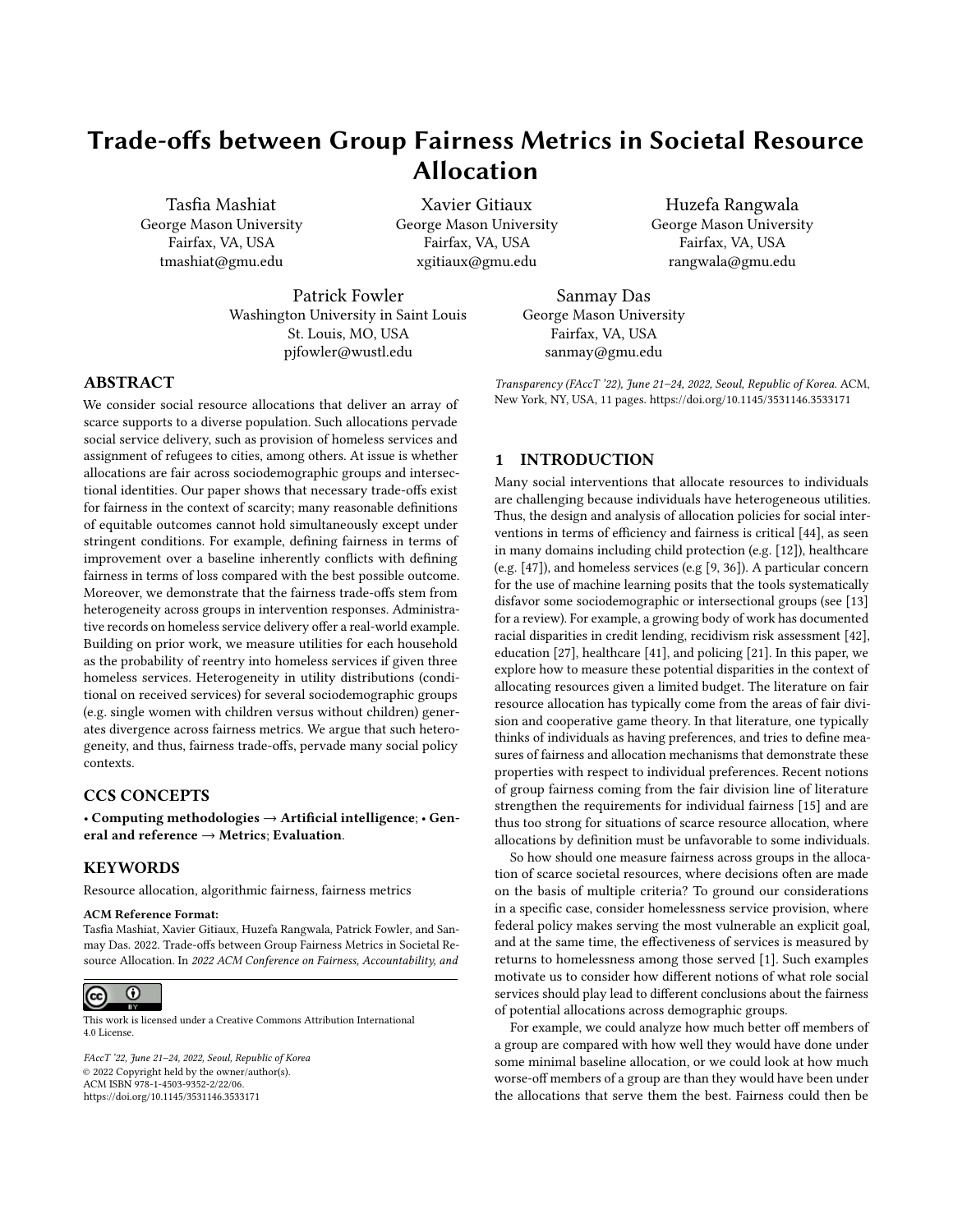Thus, regret fairness and improvement fairness cannot hold si- Therefore, gain and shortfall fairness are equivalent to a<sup>01</sup> multaneously unless populations are homogeneous in terms of their best response to the allocation (Theorem 1). Moreover, assessing $^ \bar{r}$  =  $^-$ r, which is not possible since,  $\bar{r}$ . which group is favored by a given policy can lead to contradictory results depending on whether we measure the fairness properties fairness implies that  $=$  (equation(8)) and that the di erence of the policy in terms of dierences in improvement or regret. The result in Theorem 2 illustrates that decision-makers cannot expect that improvement and regret notions tell a similar story about whether an allocation policy under-serves a given group. Results Theorem 1 and Theorem 2 are general, since they hold for any set of capacities  $x_1, \ldots, x_k$  and for distributions of utilities provided that E» U  $IS = 1/\triangleright$  E» U  $IS = 0/\nu$  Both illustrate the central role of the dierence betweerE» U  $|S = 0 \times 1 \times 1 \times 1|$  driving wedges between improvement and regret fairness. Additionally, Theorem 2 is not very restrictive in its assumptions, since it only requires that no group is under-served regardless of the policy.

### 3.4 Shortfall versus Gain

In this section, we show that the fairness trade-o s between improvement and regret exist also with multiplicative notion of fairness, gain and shortfall. Unlike trade-o s between improvement and regret where our results are general, in the case of shortfall versus gain, we derive results in a stylized framework and leave it to future work to extend our results to more general settings. Nevertheless, this section captures the essence of the problem in the multiplicative setting. We denote for each individual by= u<sup>min</sup>∙u<sup>max</sup> the ratio between the lowest and highest utility obtained from the intervention. This serves as a multiplicative counterpart of. We consider the following framework (SF1):

There are two types of individuals: type with high valuer for the ratior; type B with a low valuer  $\lt$   $\bar{r}$  for r. Conditional onr, the distribution of utility is similar across programs and types.

In this stylized framework, assigning to an individual their most bene cial program delivers either a large increaseveru<sup>min</sup> (type A) or a lower oner (type B). We characterize the heterogeneity across groups by di erences in the distribution of type A and B within each group. We denote by<sub>0</sub> the proportion of type B individuals for groupS = 0; and,  $_1$  the proportion of typeB for group  $S = 1$ .

Theorem 3. In the stylized framework (SF1):

A policy satises both shortfall and gain fairness if and only if  $0 = 1$ .

If  $_0$ ,  $_1$ , a policya that achieves gain (shortfall) fairness, favors, according to shortfall (gain) fairness whichever group has the lowest proportion of typendividuals.

Proof. In this proof, let \_denoteE  $\frac{h_{a^1u^0:u}}{u^{min}}$ jr = r i Proof. In this proof, let denote  $\frac{d^{(n-1)}}{u^{min}}$  jr = r and denote  $E\left[\frac{a^i u^o u}{u^{min}}\right]$  if  $E = \overline{r}$ . Then, we write (for any policy) dierences in gain,

G<sup>1</sup>a<sup>o</sup> =  $1 - +11$   $10^{-}$  0 + 11  $0^{-}$  = 1 0  $10^{-}$  0 (8)

and dierences in shortfall as

$$
S^1a^0 = 1r + 11 \t 1^0T \t 0r + 11 \t 0^0T \t (9)
$$
  
=  $1 \t 0 \t 1^{01}T \t r^0$ :

 $^{\circ}$  = 0 and<sup>1</sup> 0  $^{\circ}$  1<sup>01</sup> T  $^{\circ}$  r<sup>o</sup> = 0. Hence, if 0, 1,<sup>-</sup> = and

To show the second part of Theorem 3, we use the fact that gain in shortfall between groupS = 1 and  $S = 0$  can be then written  $S^1a^0 = 1$  0  $1^{01}F$  r<sup>o-</sup>, which have the same sign as 1 since  $\bar{r} > r$ . Therefore, if  $_0 > 1$ , the policy favors groupS = 1 with respect to shortfall fairness; otherwise, it favors gro $S = 0$ .

Theorem 3 states that shortfall and gain can be satis ed simultaneously if and only if populations have similar fractions of type A individuals. It is similar in spirit to the results above, showing that unless populations meet stringent requirements of similarity in utility distributions between groups (in this case instantiated by the fractions of the two types in each population), the versions of fairness characterized by comparing with the min versus the max cannot be simultaneously satis ed.

# 3.5 Multiplicative versus Additive Normalization

Improvement and gain fairness aim at capturing a similar fairness concept: groups receive on average the same increase in utility relative to assigning the least bene cial service. Both fairness metrics dier only by whether the normalization relative to the lowest utility that an individual can derive from the overall intervention is additive or multiplicative. In this section, we show that even the choice of normalization generates inherent fairness trade-os. We consider the following stylized framework (SF2):

There are two types of individuals: typ<sup>e</sup> for which u<sup>min</sup> takes a low valu**e**u; and typeD for which u<sup>min</sup> takes a larger  $value\overline{u} > u.$ 

Conditional onu<sup>min</sup>, the distribution of utility is similar across programs and types.

Although stylized, both assumptions allow us to characterize the heterogeneity across groups by di erences in their distribution over u<sup>min</sup>. Let p<sub>s</sub> denote the fraction of typeC for group  $S = s$ . Di erences inps across groups imply di erences in the distribution of utility P'UjS' within each group, even if the conditional distribution P<sup>1</sup>U jU<sup>mino</sup> is similar across types.

Theorem 4. In the stylized framework (SF2) with typeandD, a policya satis es both improvement fairness and gain fairness for  $groups = 0$  and  $S = 1$  if and only if one of the following conditions holds:

$$
p_0=p_1;
$$

the policya assigns the least bene cial program to everyone  $(i.e. a.u = u^{min}).$ 

Proof. Let denoteE>a:ujU<sup>min</sup> = u½and denoteE>a:ujU<sup>min</sup> =  $\overline{u}/\sqrt{u}$ . Then, we write di erences in improvement as

$$
11a^{0} = p_{1} + 11 p_{1}e^{-} p_{1}\underline{u} + 1 p_{1}e^{-} e^{-} p_{2}\underline{u} + 1 p_{1}e^{-} e^{-} p_{3}\underline{u} + 1 p_{2}e^{-} e^{-} p_{4}\underline{u} + 1 p_{5}\underline{u}e^{-} (10)
$$
  
=  $1p_{1} p_{0}e^{-} - + \underline{u} \underline{u}e^{-}$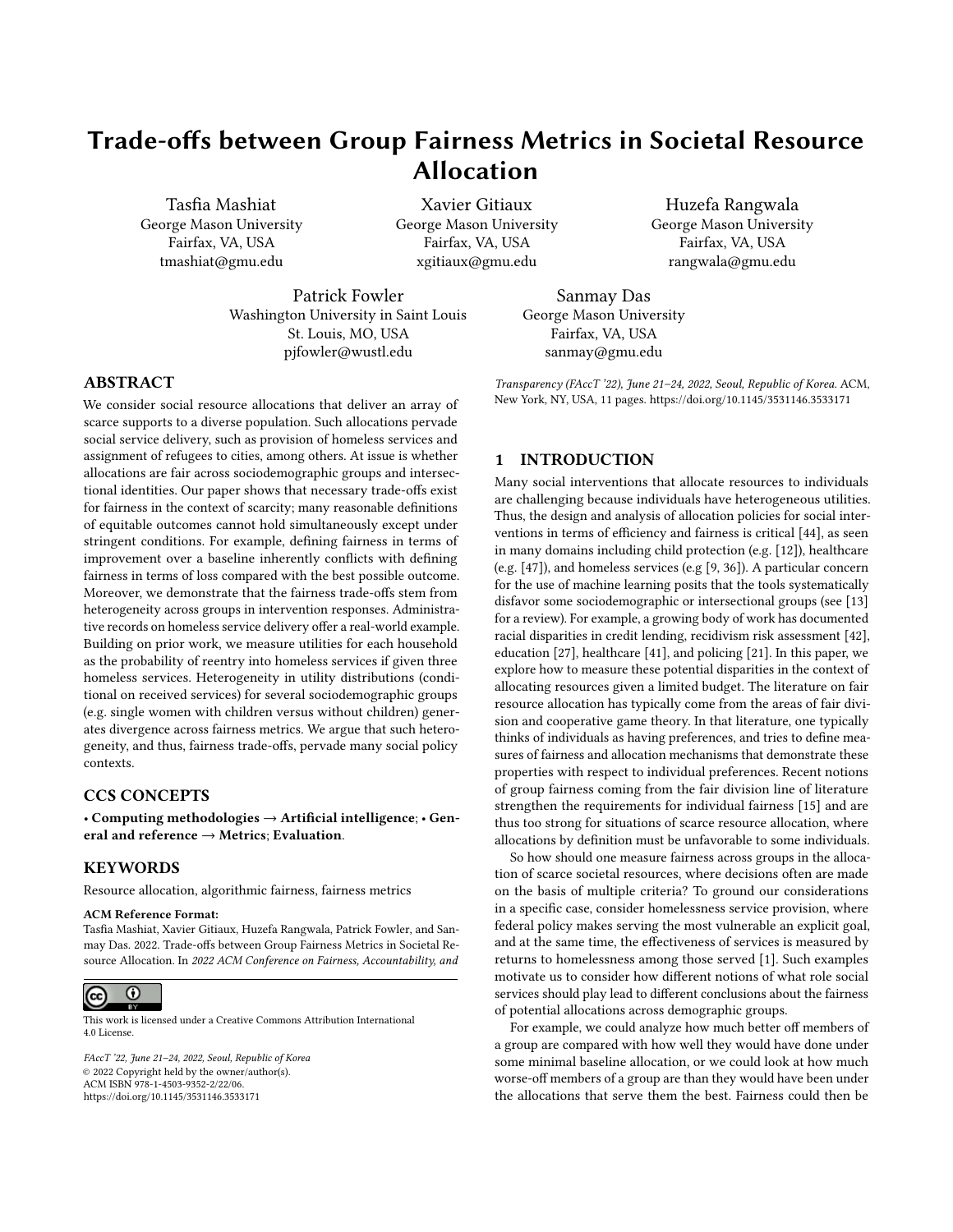(a) Distribution of U (b) Improvement vs. Regret (c) Gain vs. Shortfall

Figure 1: Simulation results when groups have di erent mean of utilities. Panel (a) shows the distribution of the maximum utility gains max U<sup>min</sup> for group 0 (blue), and group 1 (orange). Panel (b) shows the di erences in improvement and regret, Panel (c) shows the dierences in gain and shortfall. Error bars show the 95% condence interval of each fairness metric over 100 instantiations of the random allocation.

(a) Distribution of U (b) Improvement vs. Regret (Utilitarian) (c) Gain vs. Shortfall (Utilitarian)

Figure 2: Simulation results when groups have the same mean utilities for the services, but dierent variances. Panel (a) shows the distribution of the maximum utility gains max U<sup>min</sup> for group 0 (blue), and group 1 (orange). Panel (b) shows the dierences in improvement and regret, Panel (c) shows the dierences in gain and shortfall. Group 1 is favored strongly by all the fairness measures when allocations are utilitarian.

and di erences in gain as

 $G^1a^0 =$ (  $p_1 = + 11 p_1^{\circ}$ ) (  $p_0 = +11$   $p_0^{\circ} = \frac{1}{u}$ )  $=$  <sup>1</sup>P1 P0<sup>0</sup>  $\frac{1}{u}$  u  $\frac{1}{2}$  (11)

Therefore, improvement fairness and gain are equivalent to

 $p_1^{01}$  + <u>u</u>  $u^0$  = 0 and  $p_0$   $p_1^0$   $\frac{1}{u}$   $\frac{1}{u}$  = 0. If  $p_0$  ,  $p_1$ , improvement and gain fairness imply =  $\frac{u}{\overline{u}}$  $\frac{u}{\overline{u}}$  and =  $\overline{u}$ . The latter equality leads tœ:u =  $\overline{u}$  if u<sup>min</sup> =  $\overline{u}$  and the former equality leads to a:u = u if  $u^{\text{min}}$  = u.

Theorem 4 demonstrates a simple, yet general, setting where improvement fairness and gain fairness cannot be obtained simultaneously unless either the distribution of utilities are the same across groups  $p_0 = p_1$ ) or the policy does not create any utility improvement relative tdJ<sup>min</sup>.

# 4 SIMULATIONS WITH UTILITARIAN AND RANDOM ALLOCATIONS

Thus far, we have not needed to de ne an allocation policy explicitly, since we were focused on existence results. In this section, we consider two natural allocation policies utilitarian (maximizing the sum of utilities of all agents) and random. Both must respect capacity constraints. We simulate a simple environment with two groups and three services. In one setting, members of the two groups have dierent mean utilities from receiving the three services, while the variances are the same. In the second, members of the two groups have the same mean utilities from receiving the three services, but dierent variances. We are interested in understanding (1) how the dierent fairness measures behave in these two settings; (2) the role played by utilitarian objectives in the assignment problem.

In our setting, there are three  $k( = 1; 2; 3)$  services with xed capacities  $d_1 = c_2 = c_3 = 1000$  and 3000applicants divided into two groups of equal size group 0and group 1 We sample individual utilities for servicek from a normal distribution with mean  $_{sk}$  and standard deviation  $_{sk}$ , s = 0 for group 0ands = 1 for group 1.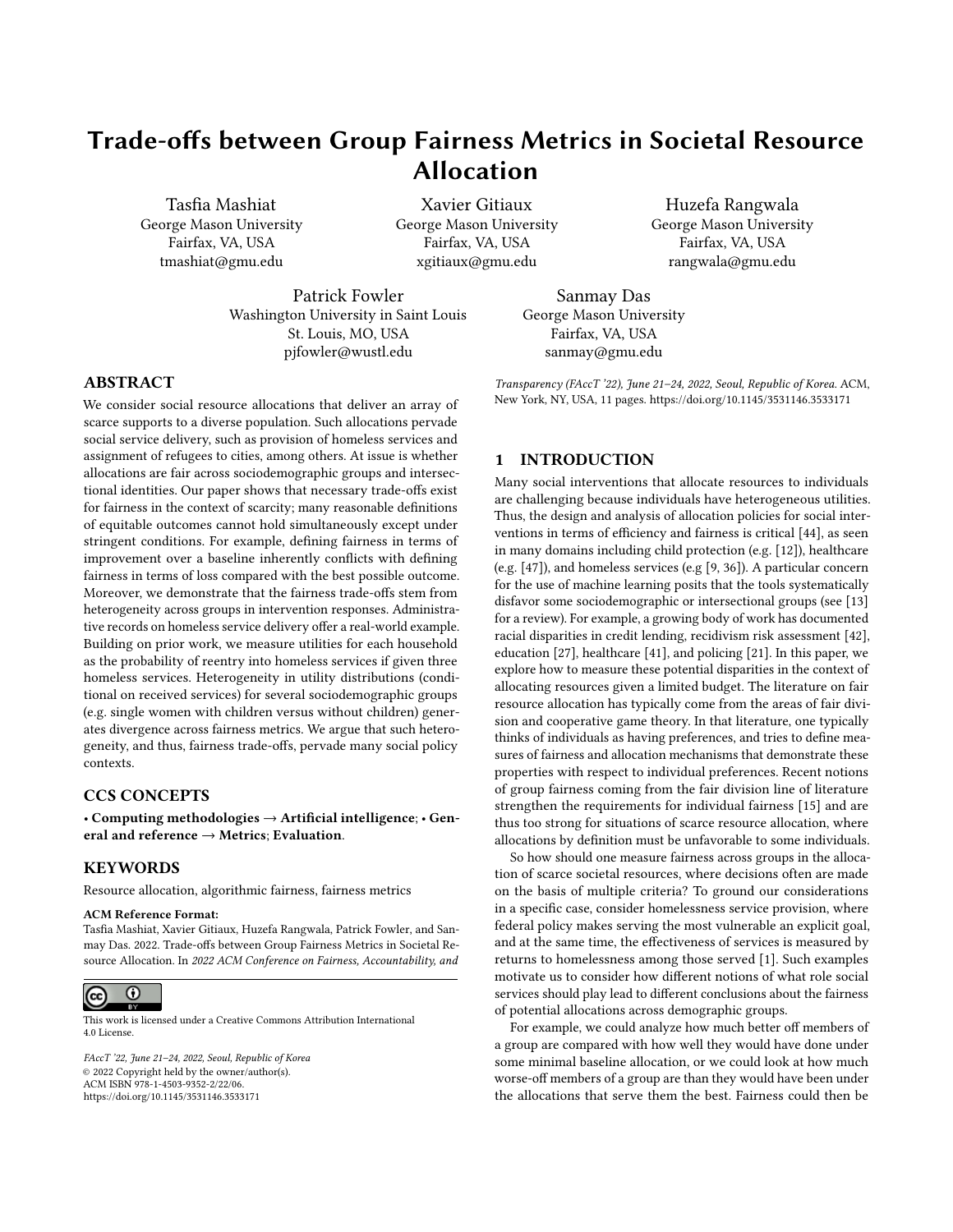Trade-os between Group Fairness Metrics in Societal Resource Allocation FACC 1999 FAccT '22, June 21 24, 2022, Seoul, Republic of Korea

### 4.1 Groups with Di erent Means

In this set of simulations, we study the behavior of fairness measures when individual utilities are sampled from group-dependent distributions. The groups have di erent sample meansut the same variances<sup>2</sup>. Forgroup 0 the means of the three services are  $_{01}$  = 0:2;  $_{02}$  = 0:3; and  $_{03}$  = 0:4. For group 1 the means are  $_{11}$  = 0:4;  $_{12}$  = 0:5; and  $_{13}$  = 0:63 The variances of the three services for both groups are equa $\beta_1 = \frac{2}{11} = 1$  10<sup>4</sup>,  $^{2}_{02} = \frac{2}{12} = 4$  10<sup>4</sup>, and,  $^{2}_{03} = \frac{2}{13} = 9$  10<sup>4</sup>. Individuals in group 1have on average higher utilities for all services.

As pointed out in section 3.3, we observe in Figure 1 that the dierence in U leads to a trade-o between the improvement and regret fairness metrics. Figure 1 shows that even for a random assignment, dierent metrics lead to conicting fairness assessment. The improvement fairness metric favors the group with higher mean U (group 1, and regret favors the groups with lower mean

U (group 0). To complicate fairness assessment further, switching from additive to multiplicative normalization reverses which group is favored.

Moreover, the utilitarian allocation appears to favoroup 1 according to improvement, regret and gain, but favors up 0in terms of shortfall. These results con rm in a simulated environment that utility normalization has profound implications on how we assess the fairness of an allocation.

## 4.2 Groups with Equal Means and Dierent Variances

In our second set of simulations, we study the e ects of groups having similar means but di erent variances, a situation that is commonly discussed, for instance in the context of gender dierences in student performance. If In this case, we hypothesize that the higher variance group is likely to be favored by utilitarian allocations. For both groups, the means for the three services are equal,  $_{01}$  =  $_{11}$  = 0:4,  $_{02}$  =  $_{12}$  = 0:5, and  $_{03}$  =  $_{13}$  = 0:6. Forgroup 0 the variances for the three interventions are set  $t\hat{g}_1 = 9$  10<sup>5</sup>,  $_{02}^{2}$  = 2 10<sup>3</sup>,  $_{03}^{2}$  = 1 10<sup>2</sup>, while for group 1 the variances for the three interventions are set to  $2_{11}^2 = 9$  10<sup>3</sup>,  $2_{12}^2 = 2$  10<sup>2</sup>,  $^{2}_{13}$  = 3 10<sup>2</sup>. Thus, group 0 has lower variance.

Our results in Figure 2 show that, as hypothesized, the group with larger variance (group 1) is indeed favored according to all fairness metrics. When maximizing the sum of utilities, it is optimal to assign their best services to individuals with utilities in the tail of the distribution. We nd that a larger fraction (65%) of individuals in group 1than in group 0(46%) receive the service that maximizes their utility.

# 5 FAIRNESS TRADE-OFFS IN HOMELESS SERVICE DELIVERY

Our theoretical analysis suggests that heterogeneity in service responses across groups drives fairness metrics in opposite directions. In this section, we investigate whether the fairness tradeos emerge in the capacitated assignment of homeless services across several sub-populations. We hypothesize that if sociodemographic group di erences exist in the utilities received from allocations (and in particular, between the dierences in the best versus worst allocations),

then we should see tradeo s between improvement versus regret fairness, shortfall versus gain, and improvement versus gain. We provide evidence for both the antecedent eterogeneity in responses across group and the consequent ( nerent fairness trade-os between group's

# 5.1 Background

Homelessness represents a socioeconomic and public health challenge for many communities in the United States. Approximately 1:5 million people experience homelessness for at least one night every year [23, 30]. Homelessness has short- and longer-term implications on health, employment, and crime4, 26, 34. Guided by federal policies, communities o er an array of services for households lacking stable and permanent living accommodations. We study three main homeless services: Transitional Housing (TH); Rapid Rehousing (RRH) and Emergency Shelter (ES). Transitional Housing provides accommodation for up to 24 months with comprehensive case management to address barriers toward stable housing, such as substance abuse and issues related to behavioral health. Rapid Rehousing o ers access to rental units for six months without intensive case management. Emergency Shelter provides a bed to sleep at night for no more than one or two months. On a daily basis, caseworkers assign homeless households seeking assistance to an available service, reserving the most intensive TH for those with greater needs.

# 5.2 Data

Our main dataset is based on estimated probabilities of households re-entering homelessness services within two years after initial receipt of services. This data, collected  $b\frac{3}{6}$  is publicly available. The estimates are based on applying a machine learning model (BART [31]) to administrative records that tracked service provision in a metropolitan area from 2007 through 2014. Service providers collected demographic and household characteristics upon entry into the system, and data capture the intervention assigned and whether households subsequently requested additional assistance [36]. The model estimates counterfactual probabiliting of a household to re-enter the homeless system within 2 years given the assignment of a speci c servide wherek  $2$  fTH; RRHESg. The original data also tracks responses to homelessness prevention time-limited monetary assistance that di ers from the other three interventions that allocate actual bed space. Given that the constraints on homelessness prevention are di erent, we focus here only on households that needed actual bed space (and were therefore not eligible to receive prevention services). Therefore, our nal data contains3; 375households and they received either TH, RRH, or ES.

We compute the utility of service to individuali as  $u_{ik} = 1$   $p_{ik}$ . We obtained from Kube et al additional sociodemographic characteristics for each household, including race, gender, age, disability status, presence of spouse and/or children, and household size. We note that our analysis takes the counterfactual probability estimates as given. These estimates are based on an ignorability assumption implicit in using BART in this manner [31, 36].

<sup>2</sup>https://github.com/amandakube/Allocating-Homelessness-Interventions--- Counterfactual-Predictions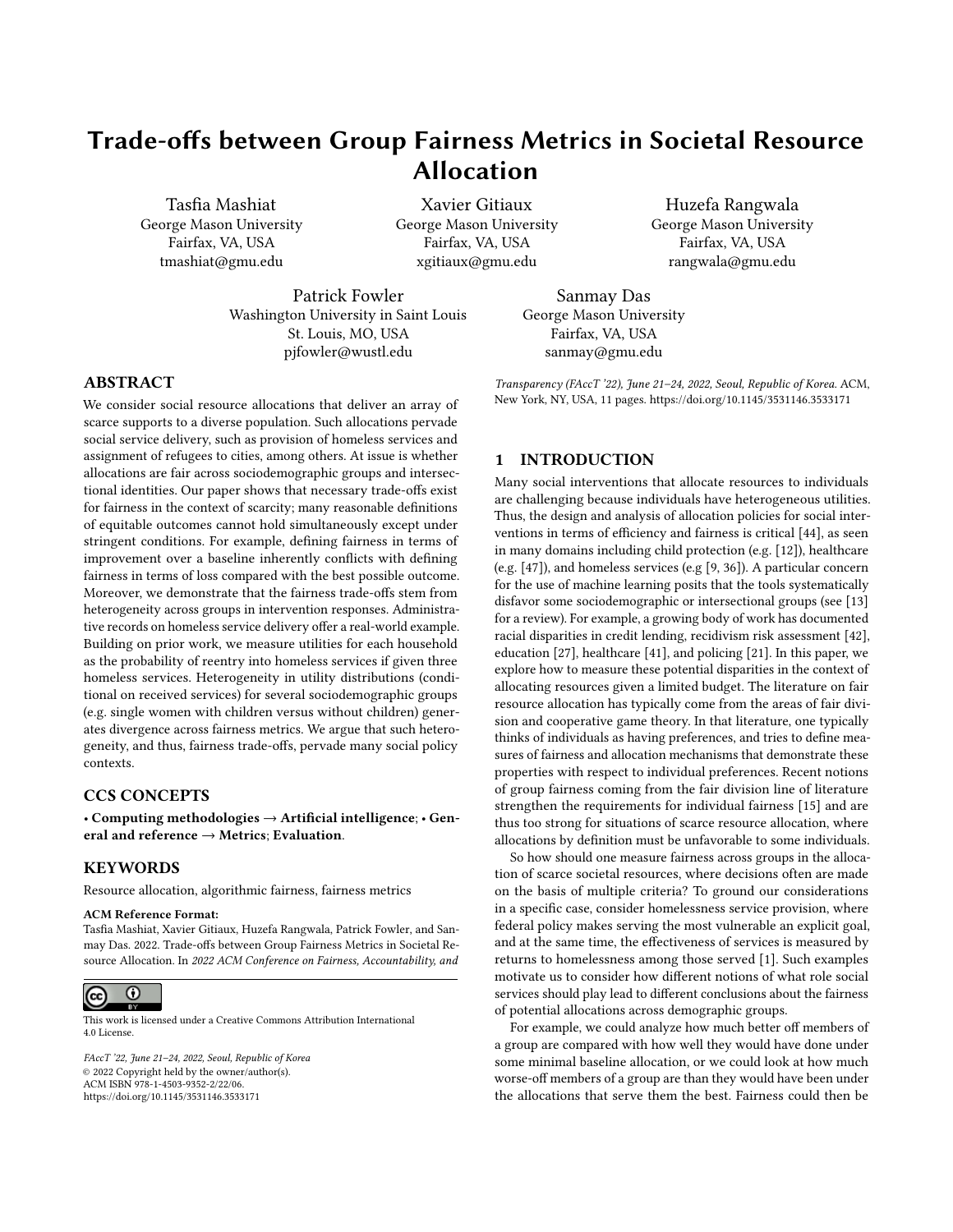Figure 3: Distribution of the maximum utility gain U that individuals can derive from the homeless system across various demographic groups. We obtain the probability density function of max Umin via Gaussian kernel density estimation with a bandwidth of 0:2. Di erences in probability density functions between households with and without disability (Panel a)) and with and without spouse (Panel b)) illustrate heterogeneous responses to housing assistance.

Figure 4: Same as Figure 3 but for intersection groups single female with and without children (Panel c)); youth under 25 with and without disability (Panel d)); and, youth under 25 with and without children (Panel e)).

Figure 5: Same as Figure 3 but for groups dened by perceived racial background.

tional identities expected to exhibit substantial heterogeneity in TH [16, 22, 43]. Third, we examine the intersection between gender are considered more vulnerable, and prior research shows that more out children do better in TH compared with single female-headed vulnerable households do best with more intensive services [0]. Therefore, we expect households with disabilities to benet more from TH and less from ES. Second, families with children under the years to compare disability status (versus no disability) and family age of18experience homelessness due to socioeconomic reasons status (children versus no children), hypothesizing that those with rather than disability and vulnerability, and thus, we anticipate

We de ne a series of sociodemographic groups and intersec- families will respond better to rapid rehousing than more intensive responses to homeless services. First, households with disabilities and family status, assuming that single female households withfamilies with children, who are more likely to bene t from RRH. Fourth, we look within households headed by youth age to 24 disabilities benet more from TH and families with children from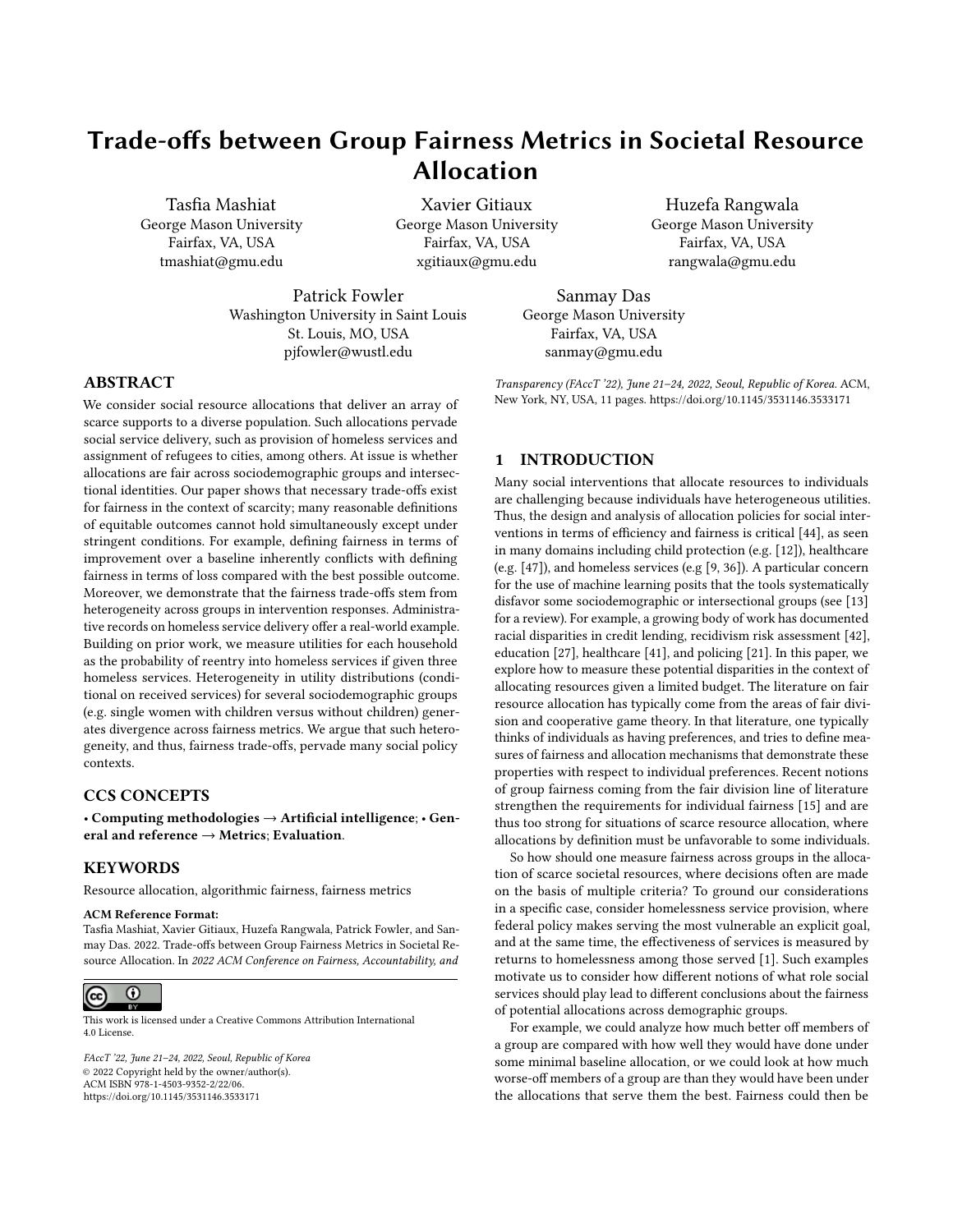Table 1: Distribution of services that deliver to each household the highest utility across demographic groups. This shows the fraction of households in each demographic group for which ES, TH or RRH leads to the lowest probability to re-enter the homeless system.

|                                | TН           | <b>RRH</b>   | ES           | Size         |                                 | тн          | <b>RRH</b>   | ES           | Size       |
|--------------------------------|--------------|--------------|--------------|--------------|---------------------------------|-------------|--------------|--------------|------------|
| All                            | 0.68         | 0.27         | 0.05         | 3375         |                                 |             |              |              |            |
| With disability                | 0.73         | 0.23         | 0.03         | 601          | Without disability              | 0.66        | 0.28         | 0.06         | 2699       |
| Without children               | 0.85         | 0.14         | 0.01         | 2533         | With children                   | 0.16        | 0.67         | 0.17         | 842        |
| Single female with children    | 0.15         | 0.7          | 0.15         | 761          | Single female without children  | 0.7         | 0.3          | 0.01         | 885        |
| Less than 25 with disability   | 0.62         | 0.37         | 0.01         | 78           | Less than 25 without disability | 0.47        | 0.49         | 0.05         | 501        |
| Less than 25 without children  | 0.83         | 0.17         | 0.0          | 275          | Less than 25 with children      | 0.19        | 0.73         | 0.08         | 308        |
| Female - Black<br>Male - Black | 0.46<br>0.95 | 0.46<br>0.02 | 0.08<br>0.03 | 1414<br>1254 | Female - White<br>Male - White  | 0.34<br>0.8 | 0.62<br>0.14 | 0.04<br>0.06 | 241<br>406 |

RRH [39]. Lastly, given the over-representation in homelessness of minorities and especially Black households, we test how race race and shows substantial di erences in the distribution db a ects homeless service utilities [30].

White people experiencing disabilities, versus Black people expe- services. Prior researcbりg suggests that social discrimination and riencing greater housing discrimination 33. Moreover, race intersects with gender (males vs females) and family status (with children versus without children) in ways that could drive variation in homeless service outcomes.

### 5.3 Heterogeneity across Demographic Groups

In this section, we document heterogeneity in the distributions of utility across various groups. For each household, we compute the dierence U between its best and worst utility. Figure 3 shows heterogeneity in response to homeless services across households with disability (73%prefer TH), in line with prior ndings that most with and without reported disabilities; with and without children. The distribution of U for households with a disability skews to the right (panel a); assigning the best service to a disabled client has a larger impact in terms of re-entry probability than assigning a client without a disability to their most bene cial service. The di erence in distribution means is statistically signi cant with a t-statistic of 8.5 and p-value in nitesimally small. This nding aligns with prior research that shows vulnerable households do best with more intensive services [40]. The distribution of U for households without children skews strongly to the right compared with households with children (panel b). The mean  $\mathbf{d} \mathbf{f}$ for households without children is 0.07, while it is only 0.04 for household with children. The di erence is statistically signi cant with a t-statistic of 29.0 and a p-value in nitesimally small. This result illustrates how families with children di er in their responses to housing assistance compared to homeless individuals.

Figure 4 looks at intersectional sociodemographic groups. Panel c shows that the impact of dierent homeless services for a single female depends strongly on whether there are children in the household. Similarly, youth with and without disability respond dierently to homeless services (panel d). For both intersections, the di erence in means is statistically signi cant (t-statistic of 25.7 for single female vs single mother and 5.1 for youth with vs without disability).

Prior research suggests the causes of homelessness vary fortions may on average bene t more from more intensive homeless Figure 5 explores di erential responses to housing assistance by between Black and White males (Panel g). Black homeless populasocio-economic disadvantage could increase the risk for homelessness among populations with perceived Black background and that housing assistance could mitigate some of these vulnerabilities.

> Results from Figures 3, 4 and 5 suggest that heterogeneity in utility is pervasive. Table 1 explains some of this heterogeneity by identifying which of the three services (TH, RRH and ES) bene ts the most households within each group. For the homeless population studied in this paper, TH is the most preferred service for 68% of the population, followed by RRH20% and ES 5%. This preference for more intensive care is exacerbated for households vulnerable populations bene t from more integrated care. The preferences of households with a disability toward TH contrasts with the preferences of families with children toward RRGT% of households with children benet most from RRH, while TH is best for only 16%of families. This holds true for all intersectional groups that include children and could explain di erences between males and females, since females are more likely to live with children. Regardless of gender, TH is likely most benecial for the Black homeless population: TH is the most bene cial service #6%of Black females but only for 34% of White females; and, for 95% of Black males but only foß0% of White males.

# 5.4 Fairness Trade-Os in the Observed Allocation of Homeless Services

Our theory suggests that heterogeneity in the distribution of the maximum gain U would drive fairness metrics in opposite directions: (i) there exist assignments of homeless services with con icting fairness assessment depending on choosing improvement, regret, gain or shortfall as the fairness metric (Theorem 2); (ii) assignments that satisfy improvement fairness could violate regret fairness and vice-versa (Theorem 1). Given the substantial heterogeneity among the sociodemographic and intersectional groups